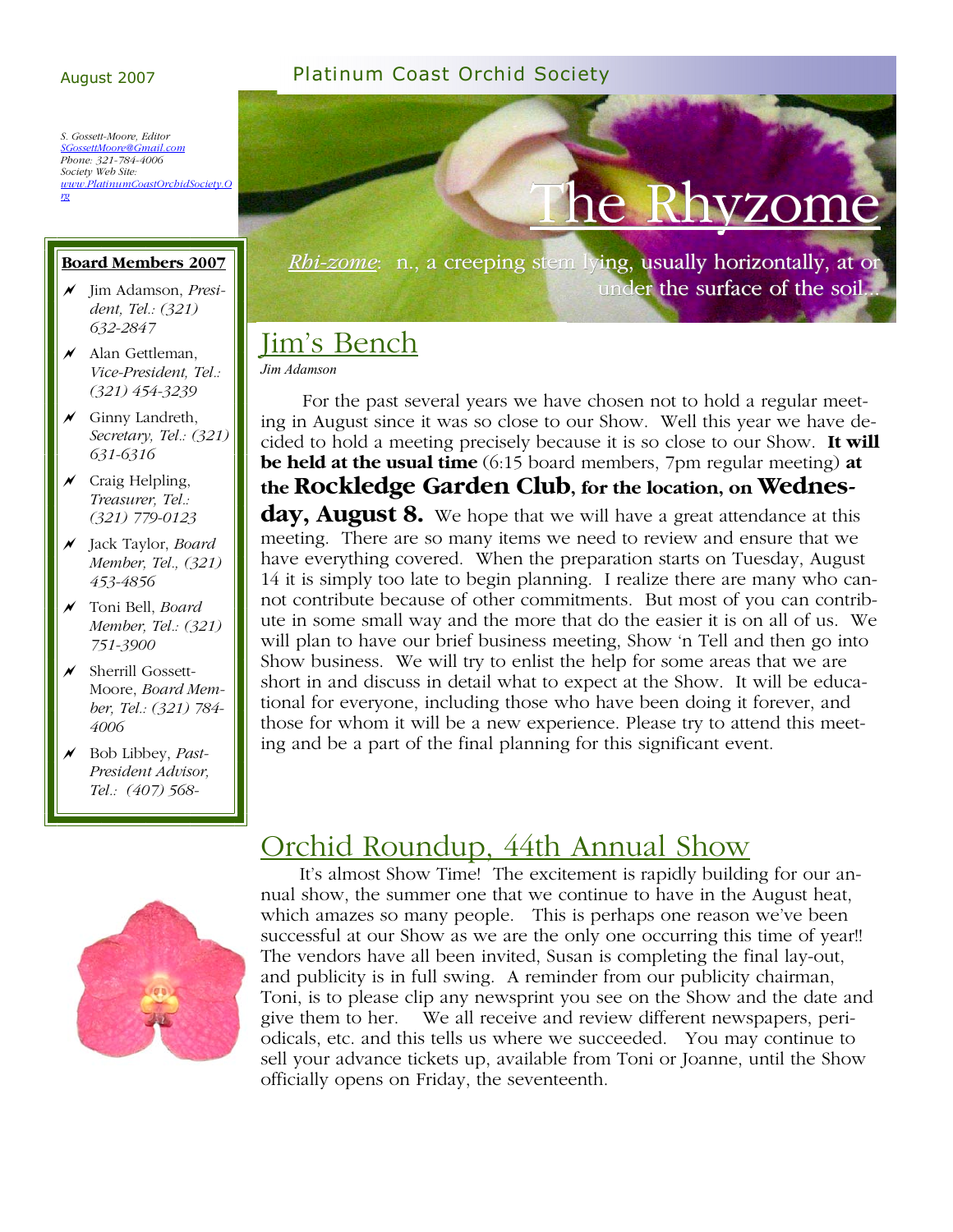





## 44th Annual Show continued from page 1

 Our theme depiction '*Roundup'* promises to offer some different presentations, remember it is a western theme! Hope you are giving some extra thought to it also. The Show Committee voted once again to welcome everyone with the extra large exhibit with the beautiful Queen palms. It was a big decision, but so very popular last year, that we wanted to accomplish it once again and will begin working on it Wed. as soon as the set up is complete. The exhibit will primarily contain orchids from Jim and Hawaii Pacific Orchids and it will not be a 'judged' exhibit. You may however have one of your orchids, whether registered or an unnamed beauty, placed in the exhibit and, if registered, it will be AOS judged. Since the size of the exhibit exceeds 200 sq ft it takes a lot of flowers to fill it and we want the public to truly appreciate its beauty. We also are recruiting western items that may enhance the entrance way or the exhibit that you should bring in for the Show. They should not be valuable items but anything of a western decor. We already have promises for a saddle, wagon wheel, cowboy statue, a great cowboy boot, etc. which we will adorn with orchids. We are especially looking for western clothing since we will once again have the mannequins to clothe. At this time all we have to dress them in is orchids; smile!!

 The lay-out with the plastic floor covering will first be accomplished. The Show equipment will then be delivered to the Expo Center and the setting up of tables, niches, etc., will begin on Tuesday, August 14. Physical help is needed with the set-up.

 The table skirting and covering will be accomplished on Wednesday morning starting at 9:30 a.m. Gail Bishop is contacting members who hopefully will commit to help with this placement and tying of the corners with the ribbons, etc. Joan will also start setting up the courtesy booth.

 Bob Libbey will continue to dispense the In-Ground signs at this meeting. Remember they were purposely printed for "This Weekend" so they can e re-used each year, therefore they cannot be place prior to Sunday (August 13) evening before the Show. Perhaps you know of a special corner or business where one could be placed? Just remember to collect them when the Show is over.

 We still have a few more posters that need to be placed in busy locations and Joe Permuy has been busy preparing the hand-outs. We try to get the Show advertised wherever we can & Judy will be doing special displays in areas of the Cocoa Beach Library. We have already received calls from subscribers of *Southern Living*, who read it there!

 The blooming plants (bring any that are show worthy) you are bringing in for the niches or the individual table can be brought in Wednesday or early Thursday. Remember to mark the pot with name or initials, stake the flowers, clean the foliage, etc. If you are unfamiliar with registration, help will be available and the Registration Desk will be open from 9:30 a.m until 6 pm. on Thursday.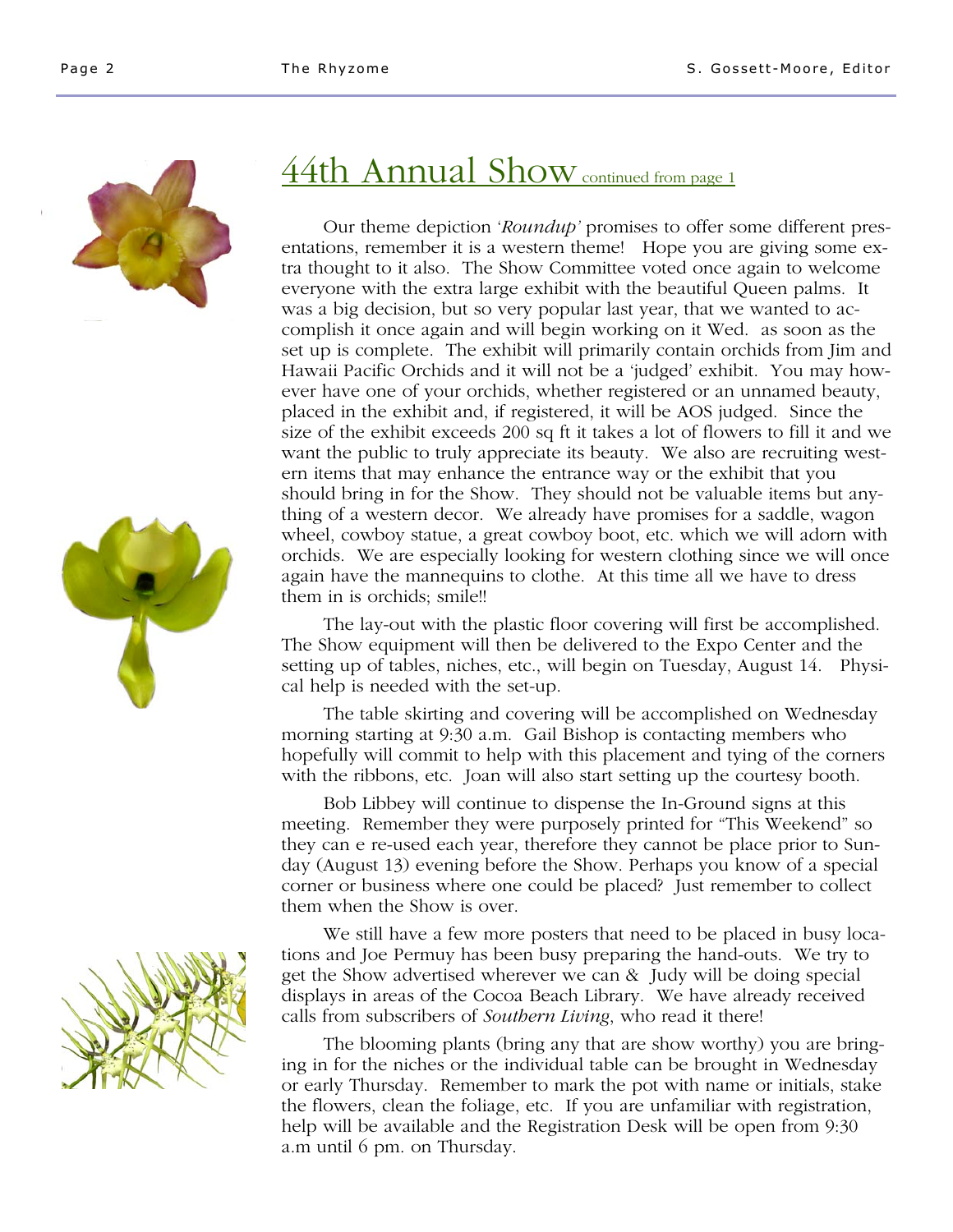# $44th$  Show cont'd  $\frac{1}{2}$  August 2007

 The niches may be started either late on Wednesday evening or on Thursday. You should have a general ides of the orchids you plan to use as well as any theme accessories, driftwood, etc. you plan to use. The ferns will be available for you to check out. They are to be returned to the Chairman (Darryl) unless you wish to purchase them. You should bring any other foliage you think you might need. There is an award for the Best

**-Wednesday,** August 8, at 7pm the Regular Business Meeting will be held in Rockledge Garden Club, **1493 Fiske**  Blvd, Rockledge, FL. -6:15 Board Members.

Theme Interpretation, so keep that in mind as you plan your niche exhibit.

 There will be some cut flowers available for the pedestal entries. The entrants should have their design well planned and must be flexible about using the available cut flowers, as size and color will be varied. Perhaps you have already a plan for procurement of flowers ? The flowers we will be offering to you will be available from Betty on Thursday (August 16) by 1 pm. If you have further questions, contact Joanne Amos.

 Thursday is a very busy but exciting and colorful day… it is always great fun seeing the beautiful and varied myriad of orchids being brought into the arena. The set up will be from 7 am until 9 pm. Please call if there are any unanswered questions.

 Judges will begin arriving shortly after 7 am on Friday and will be welcomed by Genetta's continental breakfast. Bob will give you the clerking instructions and judging will begin at 9 am. While judging is going on, the Show is officially opened; therefore, there is a requirement for working at the ticket desk, courtesy tables, potting, etc. In other words, it is extremely busy and we need lots of members to help out.

 Remember the Show is our ONLY fund-raiser; hope each member feels a commitment to help as much as they are physically able. We are also very dedicated to success so we can continue to contribute to Candlelighters of Brevard. We work very hard to accomplish a great Show. It keeps us afloat financially, afford the members a very special comradeship, acquires new Society members and lets us talk to other about our exciting hobby. While it is lots of work, it is also loads of fun. Thanks in advance for all the help. Glenda/Joan/Betty

# Sunshine

 Our Society expresses deepest sympathy to the family of former member Phyllis Sumner who recently passed away.

 Special thanks to Don Kelly and new member, Dave Rich, for their plant donations to the plant raffles.

 Speedy get well wishes are sent to Ernie Walters as he recovers from surgery.